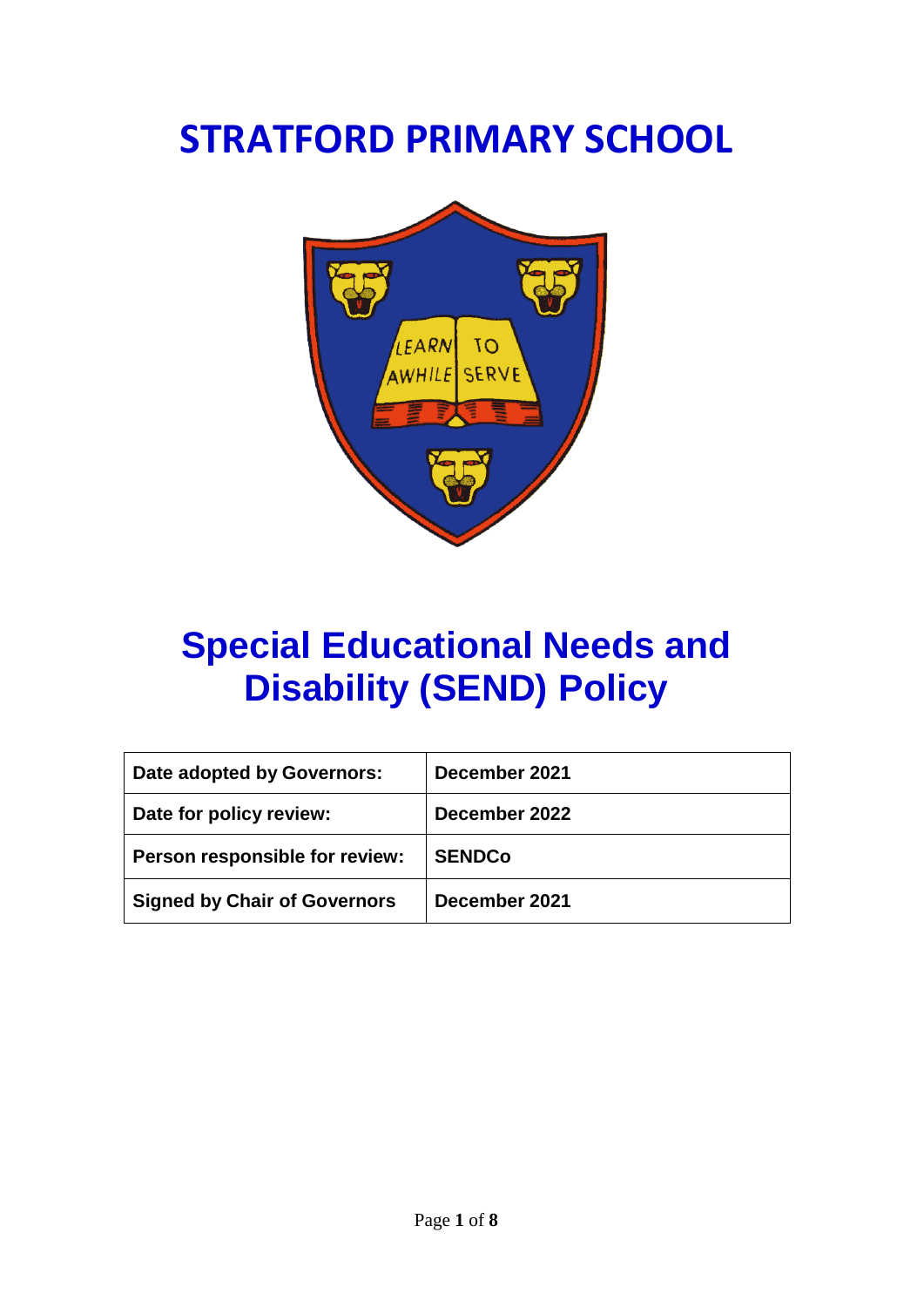### **School Statement:**

At Stratford Primary School we believe that 'children have special educational needs if they have a learning difficulty, which calls for special educational provision to be made for them'.

Children have a learning difficulty if they:

- have a significantly greater difficulty in learning than the majority of children of the same age: or
- have a disability which prevents or hinders them from making use of educational facilities of a kind generally provided for children of the same age in schools within the area of the local education authority
- are under compulsory school age and fall within the definition at (a) or (b) above or would do so if special educational provision was not made for them

Special educational provision means:

• for children of two or over, educational provision which is additional to, or otherwise different from, the educational provision made generally for children of their age in schools maintained by the Local Authority, other than special schools, in the area.

When organising additional support it is very important that we provide children with Special Educational Needs with a broad and balanced curriculum with regular access to all subjects and areas of learning. We believe that children with Special Educational Needs should not be routinely segregated from their class teachers and peers but included as much as possible within their class.

We will ensure that teachers and teaching assistants (TAs) are prepared for dealing with the challenges and complex difficulties posed by children with Special Educational Needs by providing structured training on a variety of Special Educational Needs issues. We believe teachers are responsible for children's learning and that teaching assistants will be used effectively to provide the necessary support for children with Special Educational Needs within the classroom.

The Disability Discrimination Act identifies the fact that some pupils with disabilities may have learning difficulties that call for special educational provision. However, not all children defined as disabled will require this provision. A child with asthma or diabetes, for example, may not have special educational needs, but may still have rights under the Disability Discrimination Act. We will assess each child as required, and make the appropriate provision, based on their identified needs.

#### **Aims:**

- to create an environment that meets the special educational needs of each child;
- to ensure that the special educational needs of children are identified, assessed and provided for;
- to make clear the expectations of all partners in the process;
- to identify the roles and responsibilities of staff in providing for children's special educational needs;
- to enable all children to have full access to all elements of the school curriculum;
- to ensure that parents are able to play their part in supporting their child's education;
- to ensure that our children have a voice in this process.

#### **Access to the curriculum:**

All children have an entitlement to a broad and balanced curriculum, which is differentiated to enable them to:

- understand the relevance and purpose of learning activities;
- experience levels of understanding and rates of progress that bring feelings of success and achievement.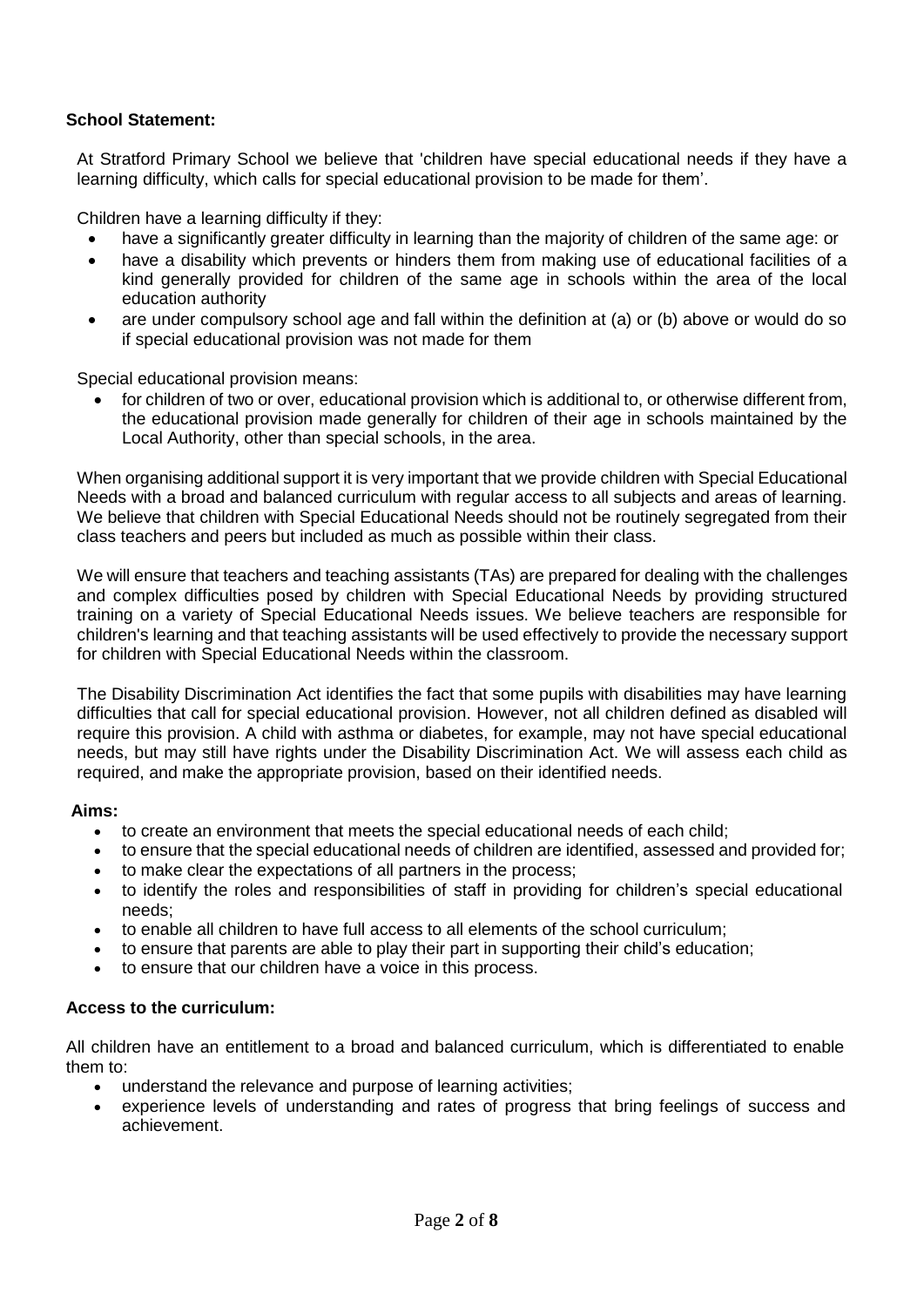Teachers use a range of strategies to meet children's special educational needs. Lessons have clear learning objectives; we differentiate work appropriately, and we use assessment to inform the next stage of learning.

Individual Education Plans feature significantly in the provision that we make in the school. By breaking down the existing levels of attainment into finely graded steps and targets, we ensure that children experience success. All children who are in receipt of an EHC Plan and those who are on 'SEN Support' will have an Individual Education Plan.

We support children in a manner that acknowledges their entitlement to share the same learning experiences that their peers enjoy. Wherever possible, we do not withdraw children from the classroom. There are times, though, when to maximise learning, we ask the children to work in small groups, or in a one-to-one situation outside the classroom.

# **Educational inclusion:**

In our school we aim to offer excellence and choice to all our children, whatever their ability or needs. We have high expectations of all our children. We aim to achieve this through the removal of barriers to learning and participation. We want all our children to feel that they are a valued part of our school community. Through appropriate curricular provision, we respect the fact that children:

- have different educational and behavioural needs and aspirations;
- require different strategies for learning;
- acquire, assimilate and communicate information at different rates;
- need a range of different teaching approaches and experiences.

Teachers and other support staff respond to children's needs by:

- providing support for children who need help with communication and language;
- planning to develop children's understanding through the use of all their senses and of varied experiences;
- planning for children's full participation in learning, and in physical and practical activities;
- helping children to manage their behaviour and to take part in learning effectively and safely;
- helping individuals to manage their emotions, particularly trauma or stress, and to take part in learning.

All the children who join us have already been in early education. In most cases children join our school with their needs already assessed. All children are assessed when they enter our school, so that we can build upon their prior learning. We use this information to provide starting points for the development of an appropriate curriculum for all our children.

If our assessments show that a child may have a learning difficulty, we use a range of strategies that make full use of all available classroom and school resources. Our Graduated Response demonstrates the systems we have in place for identifying barriers and the processes involved to meet the specific needs of each pupil. If a child is placed on the SEND register, the first level of support is called SEN Support. The child's class teacher will offer interventions that are different from or additional to those provided as part of the school's usual working practices or Quality First Teaching. The teacher will keep parents informed and draw upon them for additional information. The Special Educational Needs and Disability Coordinator (SENDCo), if not already involved, will become involved if the teacher and parents feel that the child would benefit from further support. The SENDCo will then take the lead in further assessments of the child's needs.

We will record, in an Individual Education Plan (IEP), the strategies used to support the child. They will show the targets set for the child, and the teaching and classroom provision strategies to be used and termly reviews will take place. 'Provision Maps' for each class will accompany the IEPs, detailing the interventions over the course of each half term aimed at overcoming the barriers to progress, which are being targeted.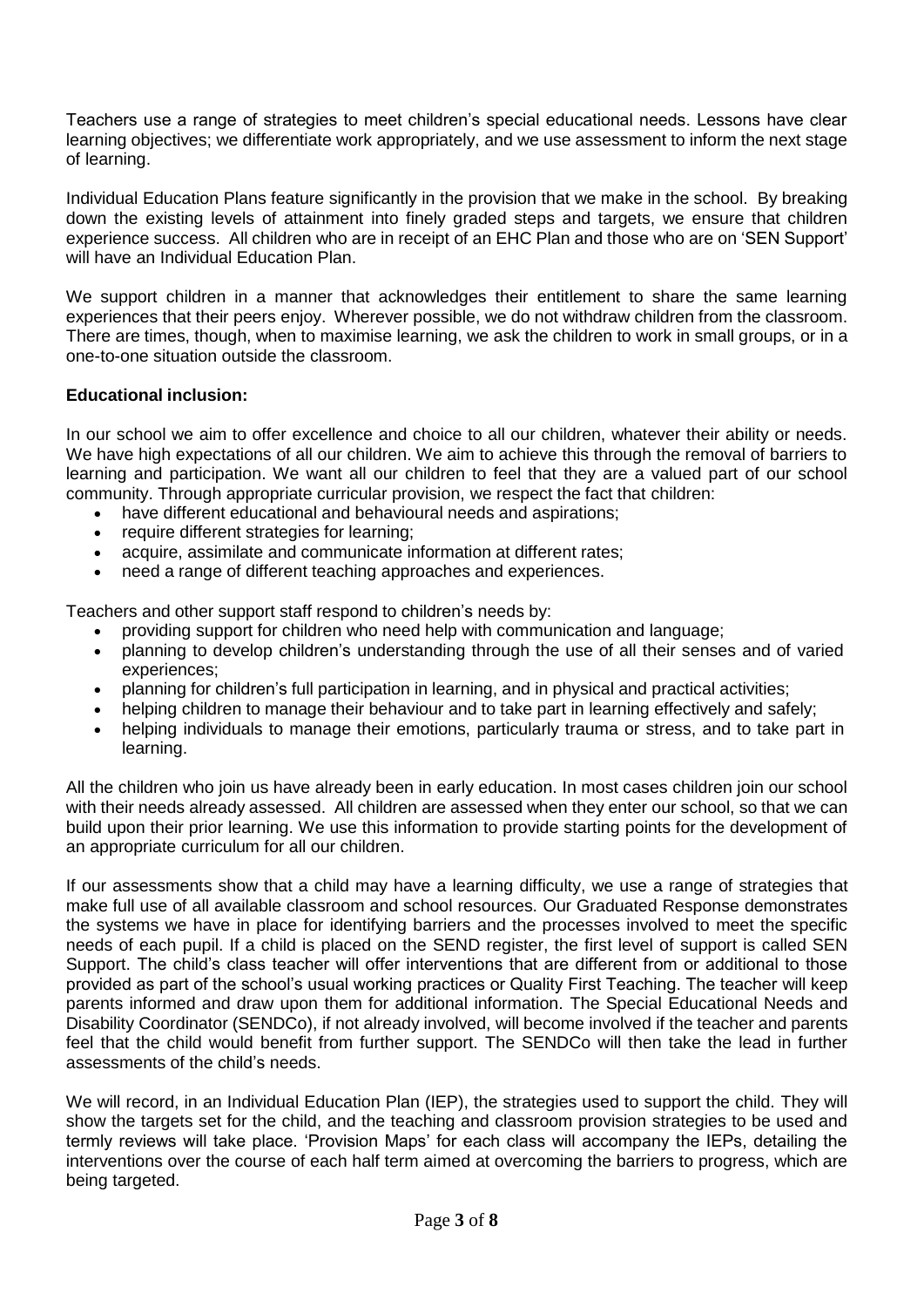If the review identifies that support is needed from outside services, we will consult parents prior to any support being requested. In most cases, children will be seen *in school* by external support services. This may lead to additional or different strategies, which will enhance the level of support being received. External support services will provide information for the child's new plan. The new strategies will, wherever possible, be implemented within the child's normal classroom setting.

If the child continues to demonstrate significant cause for concern, a request for statutory assessment will be made to the LEA. A range of written evidence about the child will support the request.

### **The role of the SENDCo (Miss T Bradburn) is to:**

- manage the day-to-day operation of the policy;
- co-ordinate the provision for and manage the responses to children's special needs;
- support and advise colleagues;
- oversee the records of all children with special educational needs;
- act as the link with parents;
- act as the link with external agencies and other support agencies;
- monitor and evaluate the special educational needs provision, and report to the governing body;
- manage a range of resources, both human and material, to enable appropriate provision to be made for children with special educational needs;
- contribute to the professional development of all staff.

#### **The role of the governing body:**

The Governing Body has:

- appointed a member of staff to be the Special Educational Needs and Disability Co-ordinator;
- delegated powers and responsibilities to the Head of School to ensure all school personnel and visitors to the school are aware of and comply with this policy;
- to ensure that provision of special educational needs is of a high standard;
- to have regard to the Code of Practice when undertaking its responsibilities;
- to report annually to parents on the effectiveness of the school's special educational needs policy;
- responsibility for ensuring that the school complies with all equalities legislation;
- nominated a designated Equalities governor to ensure that appropriate action will be taken to deal with all prejudice related incidents or incidents which are a breach of this policy;
- responsibility for ensuring funding is in place to support this policy;
- responsibility for ensuring this policy and all policies are maintained and updated regularly;
- responsibility for ensuring all policies are made available to parents;
- nominated a link governor to visit the school regularly, to liaise with the Head of School and the SENDCo and to report back to the Governing Body;
- responsibility for the effective implementation, monitoring and evaluation of this policy

# **Role of the Head of School**

The Head of School will:

- ensure all school personnel, pupils and parents are aware of and comply with this policy;
- ensure that the daily management of special educational needs provision is effective;
- work closely with the SENDCo, the link governor and the teaching and support staff;
- keep the Governing Body informed of all matters relating to its responsibilities for the provision of special educational needs;
- ensure parents are informed when special educational needs provision has been made for their child;
- provide leadership and vision in respect of equality;
- provide guidance, support and training to all staff;
- monitor the effectiveness of this policy;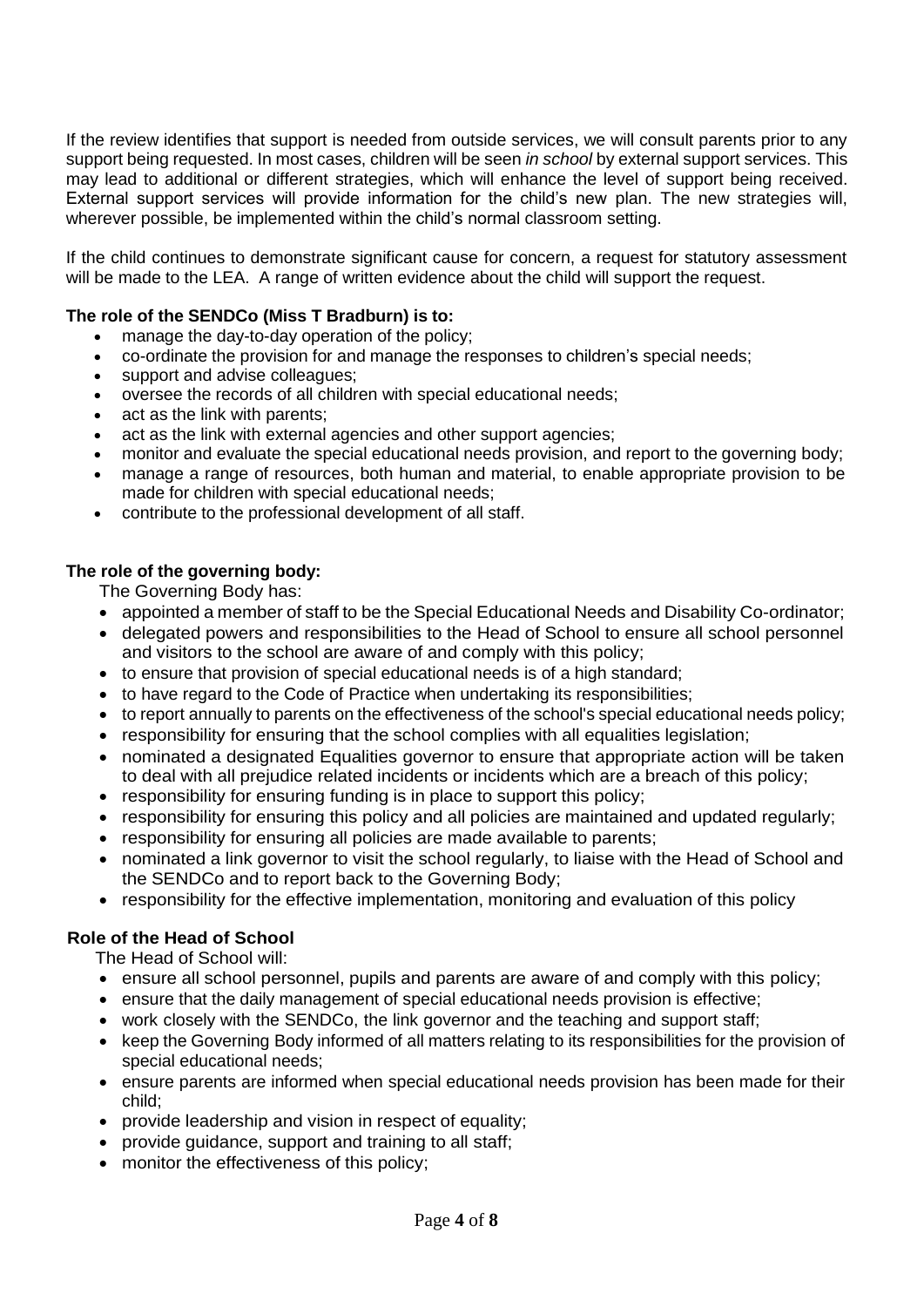• annually report to the Governing Body on the success and development of this policy

# **Role of Class Teachers**

Class teachers must:

- be aware of the school's policy for the identification and assessment of pupils with special educational needs and the provision it makes for them;
- deliver the individual programme for each special educational needs pupil as set out in their Individual Education Plan;
- develop targets for special educational needs pupils by working closely with the SENDCo and support staff;
- comply with all aspects of this policy;
- undertake appropriate training.

# **Partnership with parents:**

The school works closely with parents in the support of those children with special educational needs. We encourage an active partnership through an ongoing dialogue with parents. The home-school agreement is central to this. Parents have much to contribute to our support for children with special educational needs.

A named governor takes a particular interest in special educational needs and is always willing to talk to parents.

We have regular meetings each term to share the progress of special needs children with their parents. We inform the parents of any outside intervention, and we share the process of decision-making by providing clear information relating to the education of children with special educational needs.

# **Pupil participation:**

In our school we encourage children to take responsibility and to make decisions.

Children are involved at an appropriate level in setting targets and in review meetings. Children should be encouraged to make judgements about their own performance against their targets. We recognise success here as we do in any other aspect of school life.

# **Allocation of resources:**

The SENDCo is responsible for the operational management of the specified and agreed resourcing for special needs provision within the school, including the provision for children with EHC Plans (Education Health and Care Plans).

The Executive headteacher informs the governing body of how the funding allocated to support special educational needs has been used.

#### **Assessment:**

We recognise that the identification of a child's need can be made by a number of people including G.P., Health Visitor, previous teacher/educator and parent.

- Early identification is vital. The class teacher informs the parents at the earliest opportunity to alert them to concerns and enlist their active help and participation.
- The class teacher and the SENDCo assess and monitor the children's progress in line with existing school practices. This is an ongoing process.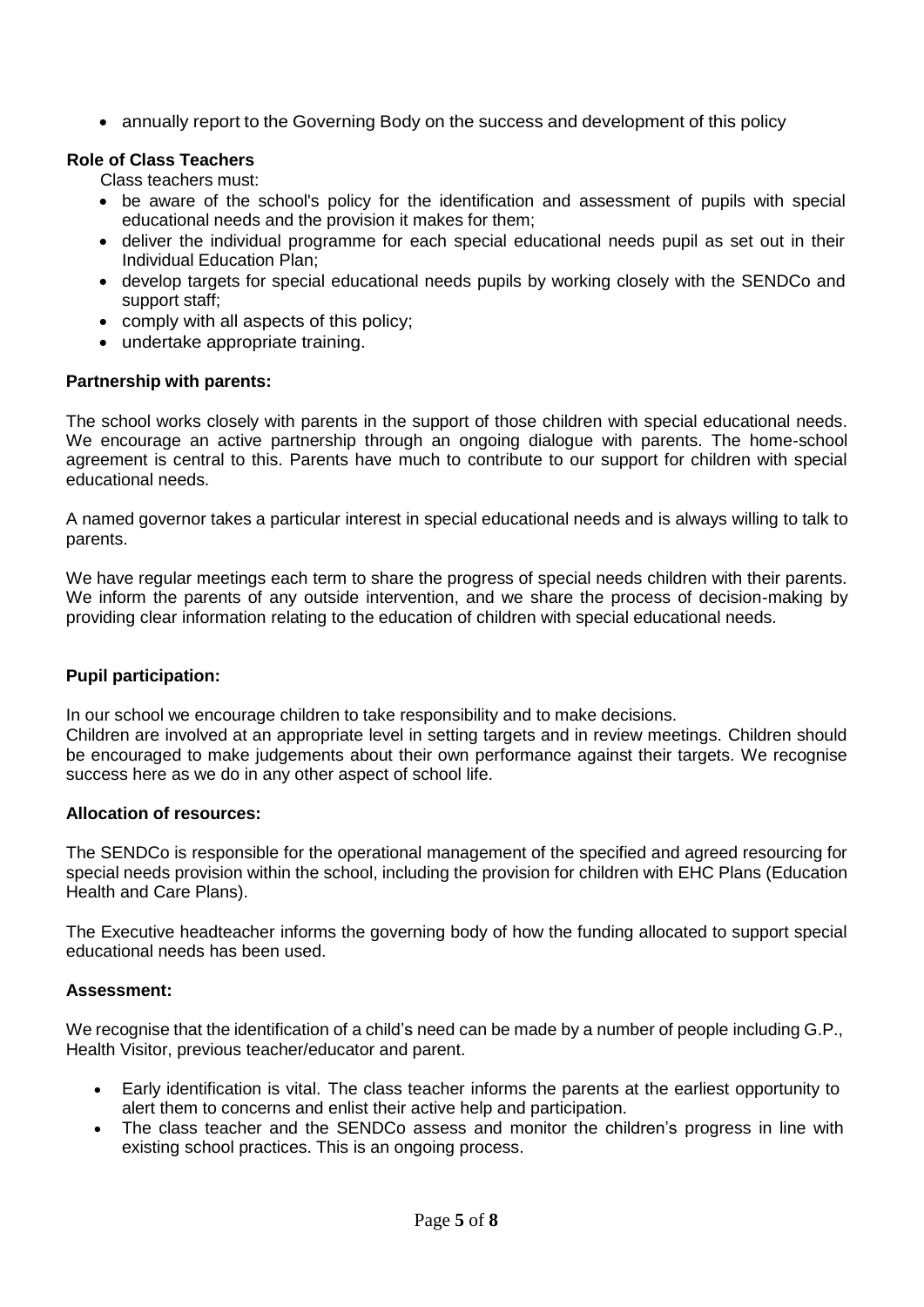- The SENDCo works closely with parents and teachers to plan an appropriate programme of support.
- The assessment of children reflects as far as possible their participation in the whole curriculum of the school. The class teacher and the SENDCo can break down the assessment into smaller steps in order to aid progress and provide detailed and accurate indicators.
- The Local Authority seeks a range of advice before making a formal Education, Health and Care Plan. The needs of the child are considered to be paramount in this.

### **Referral for an Education, Health and Care Plan (EHCP)**:

If a child has a lifelong or significant difficulty they may undergo a Statutory Assessment Process which is usually requested by the school but can be requested by a parent. This will occur where the complexity of need or a lack of clarity around the needs of the child are such that a multiagency approach to assessing that need, to planning provision and identifying resources, is required. The decision to make a referral for an Education, Health and Care Plan will be taken at a progress review. The application for an Education, Health and Care Plans will combine information from a variety of sources including:

- Parents/carers
- **Teachers**
- SENDCo
- Children's Services
- Health professionals

Information will be gathered relating to the current provision on offer, action points that have been taken, and the preliminary outcomes of targets set. A decision will then be made by representatives from Education, Health and Social Care about whether the child is eligible for an EHC Plan. Parents/carers have the right to appeal against a decision not to initiate a statutory assessment leading to an EHC Plan.

Further information about EHC Plans can found via the SEND Local Offer: <http://www.warwickshire.gov.uk/requestehcassessment>

We also encourage parents/carers to make use of Warwickshire's SENDIASS service which provides free and impartial advice.

The website can be accessed at [https://www.family-action.org.uk/what-we-do/children-families/special](https://www.family-action.org.uk/what-we-do/children-families/special-educationalneeds-services-children/warwickshire-parent-partnership-service/)[educationalneeds-services-children/warwickshire-parent-partnership-service/](https://www.family-action.org.uk/what-we-do/children-families/special-educationalneeds-services-children/warwickshire-parent-partnership-service/)

#### **Education, Health and Care Plans (EHC Plan):**

a. Following the statutory assessment, an EHC Plan will be provided by Warwickshire County Council if it is decided that the child's needs are not being met by the support that is ordinarily available. The school and the child's parents/carers will be involved developing and producing the plan.

b. Parents/carers have the right to appeal against the content of the EHC Plan. They may also appeal against the school named in the Plan if it differs from their preferred choice.

c. Once the EHC Plan has been completed and agreed, it will be kept as part of the pupil's formal record and reviewed at least annually by staff, parents/carers and the pupil. The annual review enables provision for the pupil to be evaluated and, where appropriate, for changes to be put in place, for example, reducing or increasing levels of support.

#### **Monitoring and review:**

The SENDCo monitors the movement of children within the SEND system in school. The SENDCo/Head teacher provides regular summaries of the impact of the policy on the practice of the school.

The SENDCo is involved in supporting teachers involved in drawing up Individual Education Plans for children. The SENDCo and class teachers hold regular meetings to review the work of the school in this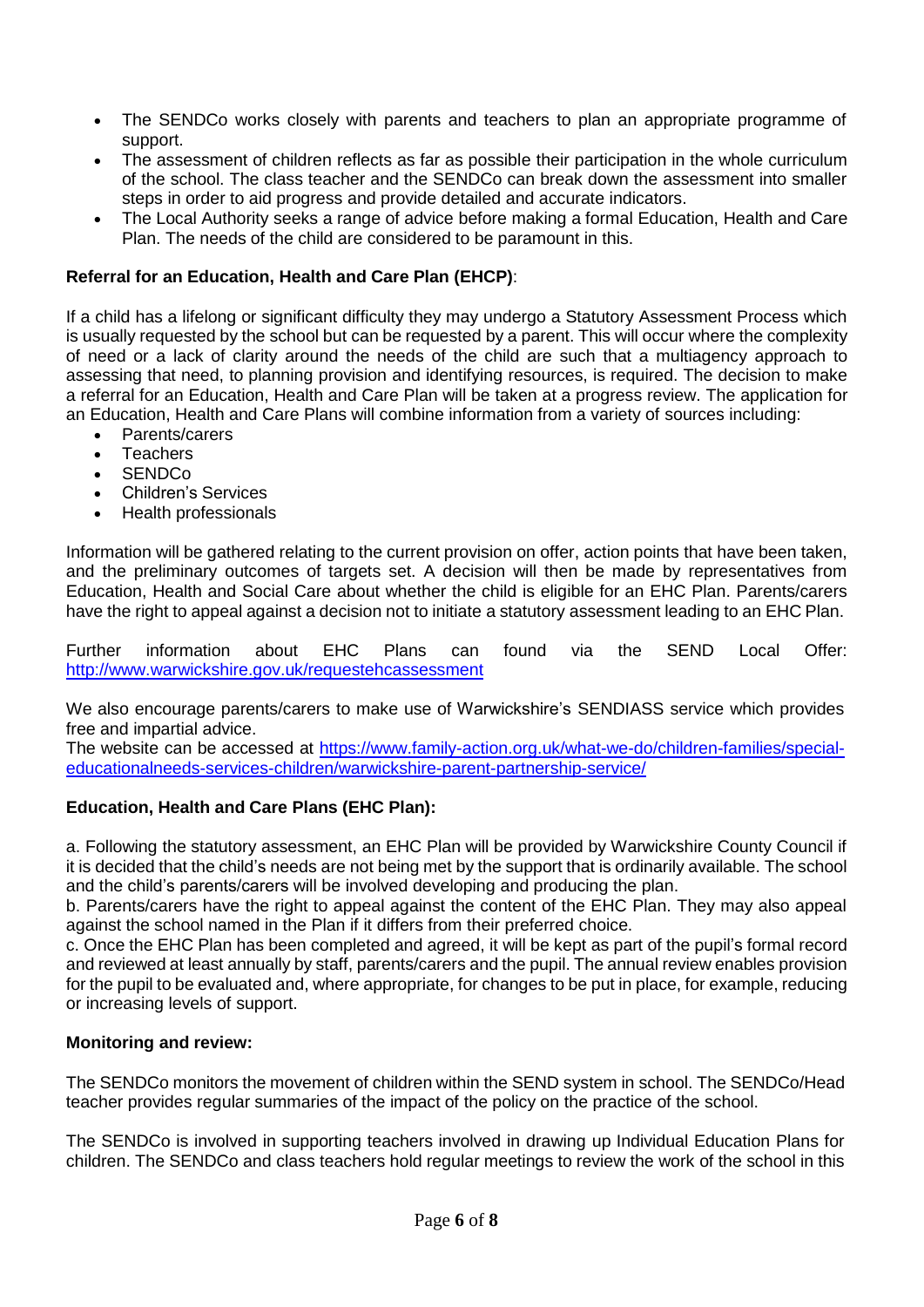area. The SENDCo and the named governor with responsibility for special needs also hold regular meetings.

The governing body reviews this policy annually and considers any amendments in the light of the annual review findings. The SENDCo reports the outcome of the review to the full governing body.

This document is written so that class teachers, peripatetic staff, supply teachers, student teachers, support assistants and voluntary helpers are aware of the way SEND support is delivered at our school. It is the aim of this policy to enhance understanding of SEND in the National Curriculum and in so doing develop quality learning situations for all the children in our school. It has been compiled with whole school consultation.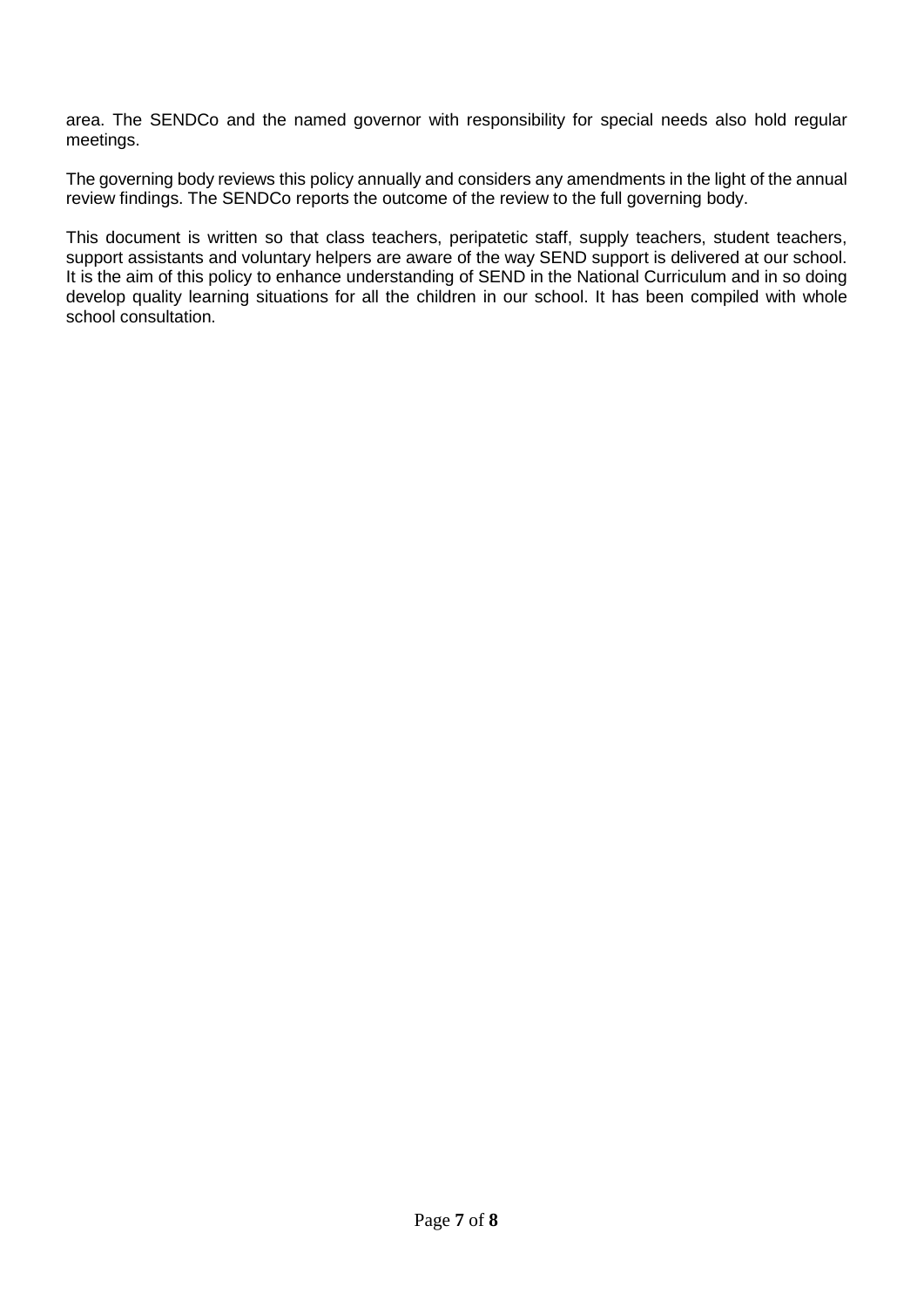# **Stratford Primary School Graduated Approach to Supporting Pupils with SEND**

Parent/carer/child expresses concern about their learning to the class teacher/other member of staff.

Quality First Teaching methods are adapted, and an **intervention** plan *may* be put in place.

The child shows improvements within the identified area for concern.

Class teacher/SENDCo discuss outcomes with parent/carer. No further SEN intervention is required.

Teacher expresses concerns about child's learning to parents/carers. SENDCo is informed.

> Significant concern is raised about a need that is not being met by quality first teaching methods. A **'Record of Concern'** is completed by the teacher.

Teacher has a meeting with the SENDCo sharing evidence collected: interventions tried, observations, assessments, work in class etc

Recommendations are made for specific quality first teaching methods to be adapted at class level intervention. Children may require some individual/small group intervention on the class **'Provision Map'**

**Improvements are made. Improvements are not made.**

A decision is made, with parental consent, to place the child on the SEN register.

Step 2

An **IEP/Provision Profile** is

written, discussed and agreed with parents/carers and the child. Small group/1:1

interventions put in place  $\text{Rand}$ focusing on targets set on **'Provision Map'.** Progress is monitored by class teacher and SENDCo against targets each term. Possible referral to external

information about areas of

Statutory Assessment: The graduated response has not been successful and progress has not been made or a specific/complex need has been identified. Further support is requested

through SENDAR.<br>Poor **An Education Host** An Education Health and Care

Improvements are made and targets achieved. The child is fully able to access the curriculum again. **Child taken off the SEN register**.

Step 1

Rapid

Addition assessments are made. An **IEP** and **'Provision Map'** may be written. Specific small group/1:1 intervention is put in place and progress monitored by the

SENDCo and class teacher. Service to gain more